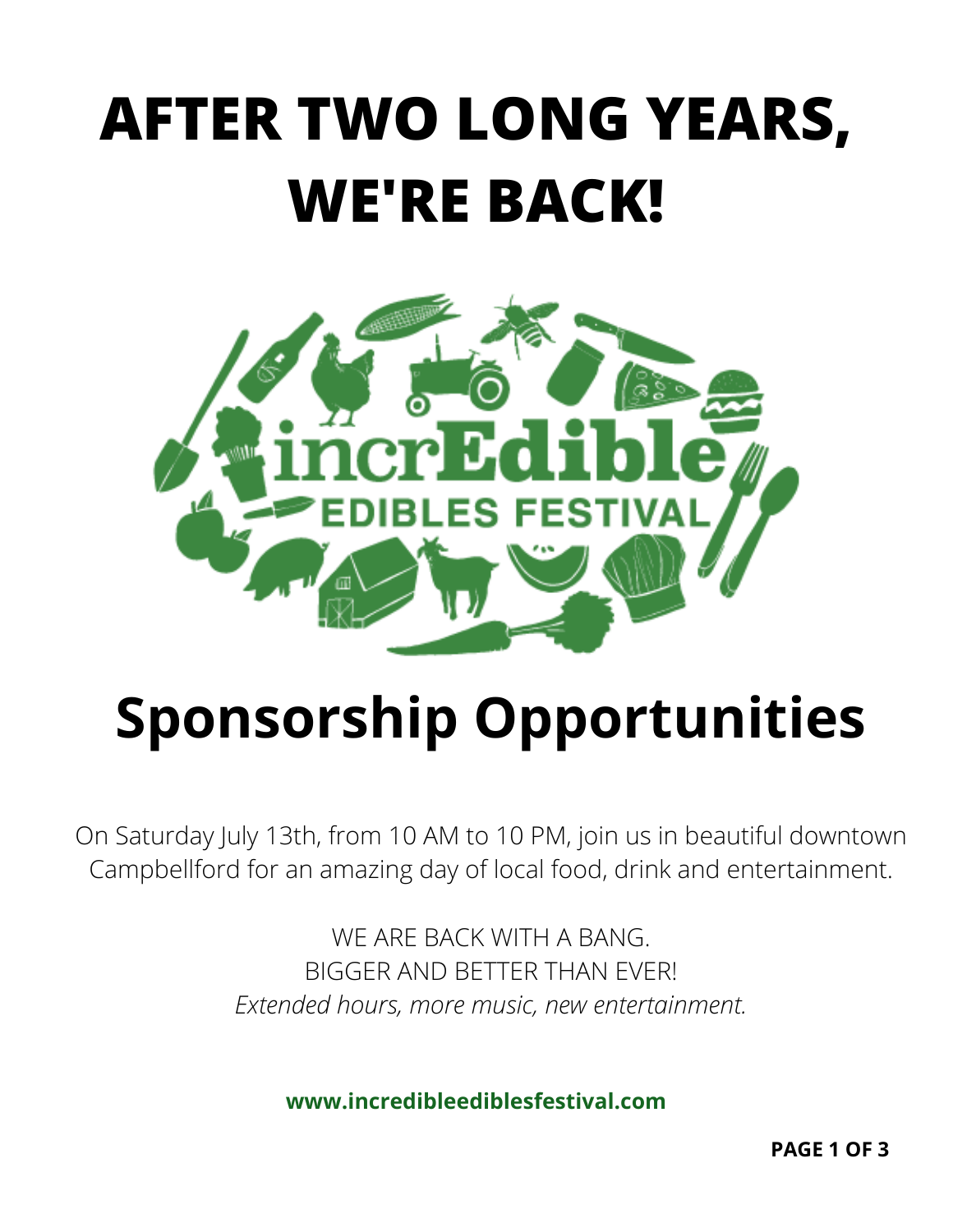# **SPONSORSHIP BENEFITS**

#### **Get in on the action**

.

Campbellford is growing in population and as a tourist destination. Located in the heart of farm country, our access to fresh food is driving this growth. The Festival showcases our unique abundance and gives people reasons to return.

#### **Massive exposure to a broad and growing audience**

5000+ attendees in 2019. Attendance grows about 500 people/year and we expect this year to be a big one!

#### **Reach new customers through our large social media following**

- 2200 Facebook followers, posts reaching approx 6000+ and growing rapidly.
- 1240 Instagram followers,. Expecting to reach 10,000 as Festival approaches.
- o Nearing 1000 Twitter followers.

#### **Wide media coverage**

Featured on CBC Radio, CHEX TV, Community Press, Northumberland View, Trent Hills Tribune, Trent Hills Now, Watershed Magazine and the Grapevine.

#### **Creates overnight visitors who spend money in the area**

Half of all festival attendees are tourists that live 40 km or further from Trent Hills and many of which stay. Overnight visitors spend money on accommodation, food, shopping and entertainment.

#### **Strengthens relationships and community exposure**

- The Incredible Edibles Festival celebrates and promotes the wonderful community we live in and fosters community pride and knowledge.
- Synergy and relationships are built amongst businesses and community partners that attend and participate.

### **This is more than a one-day festival, it drives tourism and business growth and helps visitors form a lasting bond with our community. Help us celebrate a growing culture of food that is distinct to our region.**